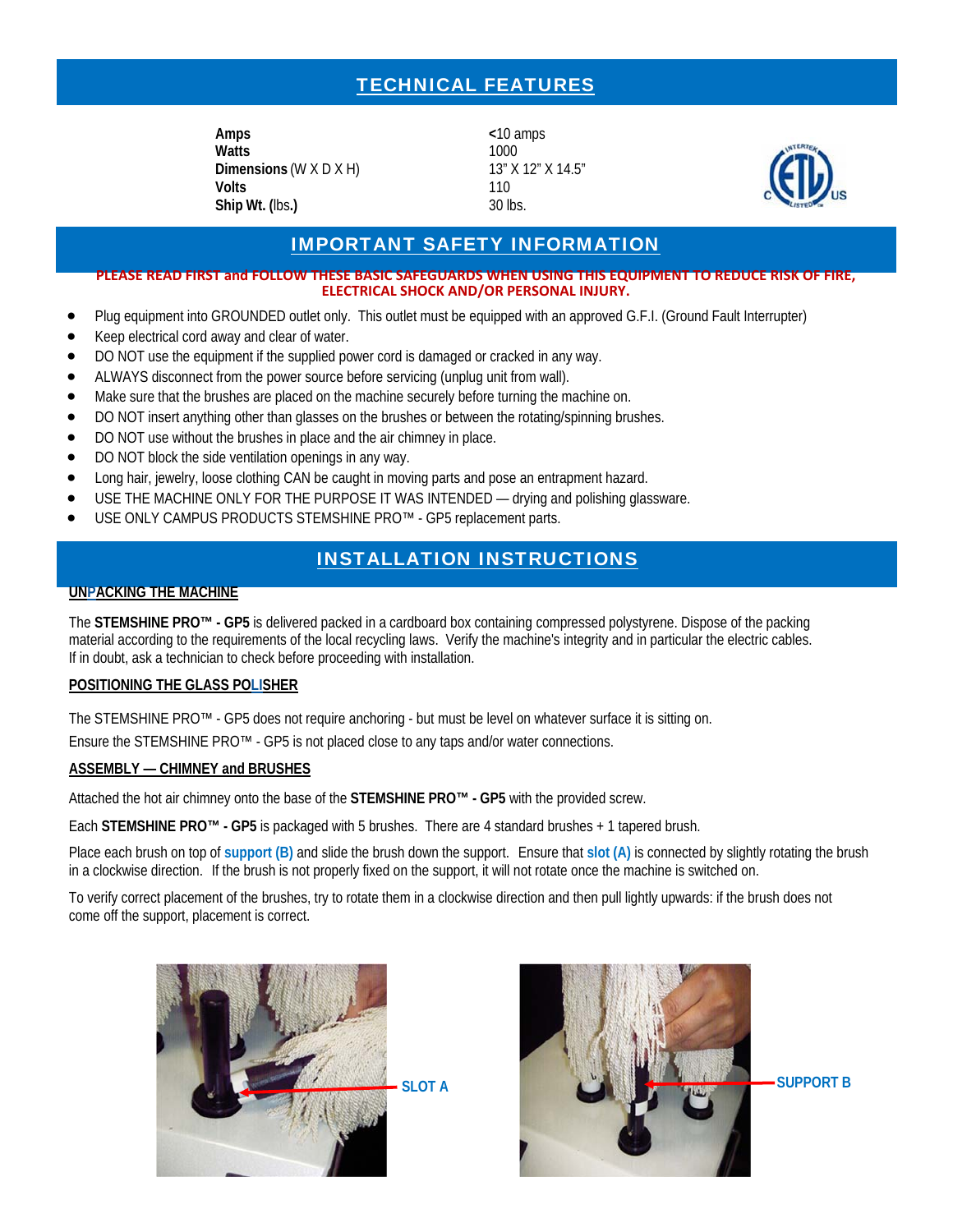## OPERATING INSTRUCTIONS

### **PLEASE NOTE: GLASSES MUST BE WASHED, RINSED AND STILL WET WHEN PUT ONTO THE STEMSHINE GP5-PRO BRUSHES FOR EXCEPTIONAL RESULTS!**

Remove the glasses, clean and wet, from the glass washer. Place the glasses, one by one, on the warm, dry brushes for drying and polishing and then remove them, ready for immediate use.

### **DAILY OPERATION:**

Ensure the glass drier is placed in a location where the operator will find it comfortable to operate.

Insert the plug into the nearest socket.

Press the "Power" button located on the front of the dryer to start up the machine.

- i) The button will illuminate indicating there is power to the unit.
- ii) The brushes will begin to rotate
- iii) The element heats up
- iv) The fan will begin to circulate increasingly warm air around the brushes.

#### **IT IS NOT NECESSARY TO APPLY PRESSURE WHEN HOLDING THE STEMWARE AGAINST THE BRUSHES**

PLEASE NOTE: the glass drier does not clean stemware, or remove any stains on the glasses.

At the end of the day or once all stemware has been dried and polished, allow the brushes to dry out by running the machine for an additional 15 minutes prior to turning off the machine.

## CARE and MAINTENANCE INSTRUCTIONS

#### **DAILY CLEANING**

The glass polisher needs to be cleaned on a daily basis.

- 1. Turn the machine off and unplug it.
- 2. Remove the brushes as follows:



To remove the brush from the support, rotate the brush in a counter clockwise direction while gently pulling it upwards. Remove the brush completely by slipping it off its support.



- 3. Place the brushes evenly on the flat rack or dish rack of your dishwasher (either laying down or standing up). Ensure they do not overlap one another.
- 4. Run them through a regular wash cycle in your high temperature dishwasher **TWICE**.
- 5. After the second regular wash cycle is complete, rinse the brushes with plenty of fresh water to remove soap and chemical that is applied during the wash cycle.
- 6. Allow the brushes to drip dry overnight on the rack.
- 7. In the morning, place the brushes back onto the spindles. Turn the brush in a clockwise direction to lock in place. Be sure that the brushes are correctly inserted onto the spindles.
- 8. After all brushes are placed on the spindles / support, plug in the machine and turn the power on. Run for approx. 15-20 minutes or until dry.

#### **WARNING: Do not place the glass drier in a container with water because it contains electrical parts that could be damaged and cause electric shock to the operator once it is switched back on.**

Remove the brushes from the warm water and **allow them to drip dry overnight before replacing the brushes onto the STEMSHINE GP5-PRO glass polisher.** To replace the brushes, ensure the connecting slot (A) – shown on page 8, is inserted on the top of support (B). If the brush is not properly fixed on the support, it will not rotate once the machine is switched back on. To verify this, once the brush has been replaced try to rotate it clockwise and then pull it gently upwards: if the brush does not come off it has been placed correctly.

Then turn the **STEMSHINE PRO™** -**GP5** back on and run for approx. 15-20 minutes to complete the drying of the brushes.